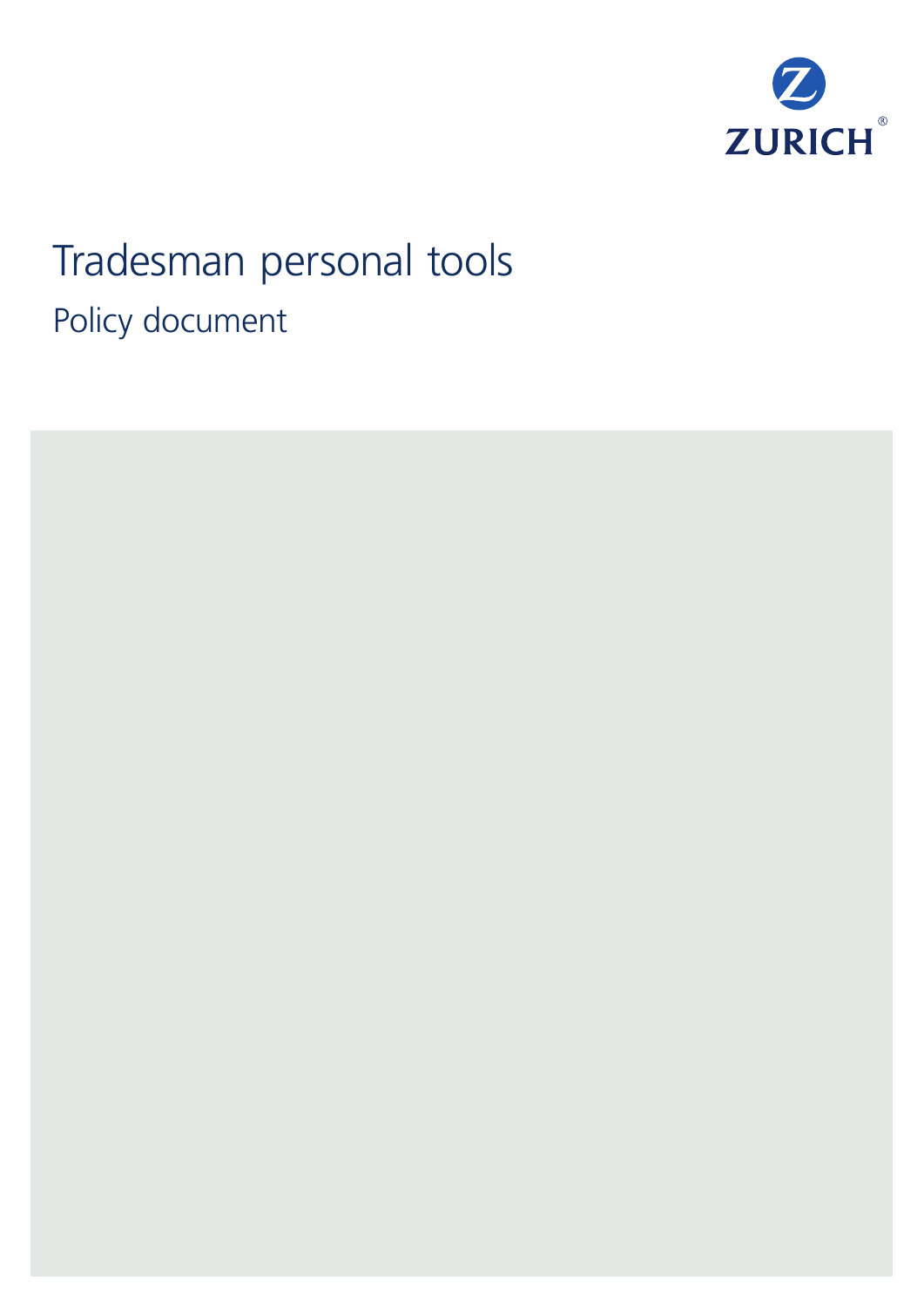### **Contents**

| How we use your information          | 3               |
|--------------------------------------|-----------------|
| Your Tradesman personal tools policy | 5.              |
| Meaning of words                     | 6               |
| The Cover                            | 7               |
| <b>General conditions</b>            | $\overline{7}$  |
| Claims conditions                    | 9               |
| <b>General exclusions</b>            | 10 <sup>°</sup> |
| Our complaints procedure             | 11              |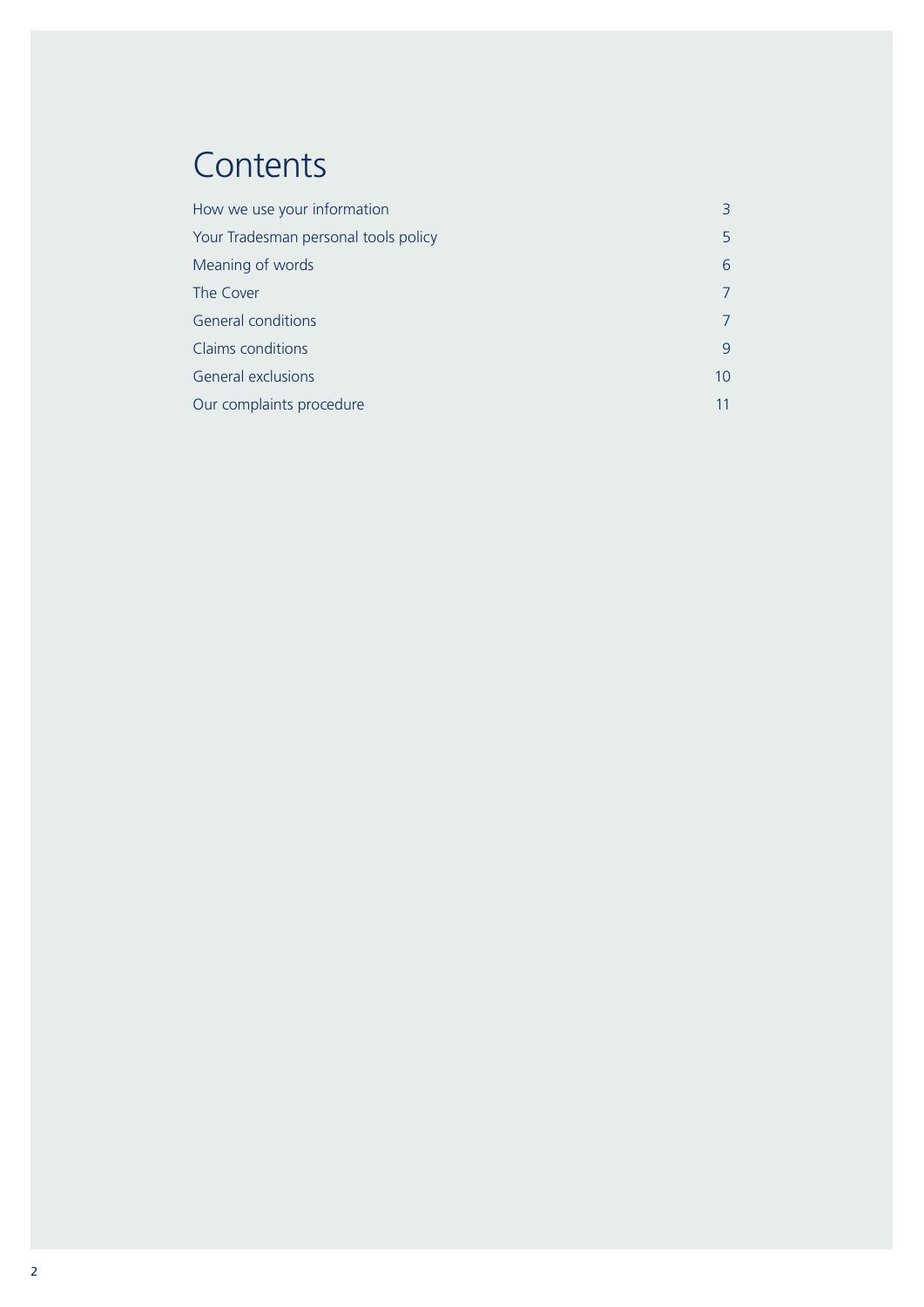### How we use your information

#### **Who controls your personal information**

This notice tells you how Zurich Insurance plc ('Zurich'), as data controller, will deal with your personal information. Where Zurich introduces you to a company outside the group, that company will tell you how your personal information will be used.

You can ask for further information about our use of your personal information or complain about its use in the first instance, by contacting our Data Protection Officer at: Zurich Insurance Group, Tri-centre 1, Newbridge Square, Swindon, SN1 1HN or by emailing the Data Protection Officer at GBZ.General.Data.Protection@uk.zurich.com.

If you have any concerns regarding our processing of your personal information, or are not satisfied with our handling of any request by you in relation to your rights, you also have the right to make a complaint to the Information Commissioner's Office. Their address is: First Contact Team, Information Commissioner's Office, Wycliffe House, Water Lane, Wilmslow, SK9 5AF.

#### **What personal information we collect about you**

We will collect and process the personal information that you give us by phone, e-mail, filling in forms, including on our website, and when you report a problem with our website. We also collect personal information from your appointed agent such as your trustee, broker, intermediary or financial adviser in order to provide you with the services you have requested and from other sources, such as credit reference agencies and other insurance companies, for verification purposes. We will also collect information you have volunteered to be in the public domain and other industry-wide sources.

We will only collect personal information that we require to fulfil our contractual or legal requirements unless you consent to provide additional information. The type of personal information we will collect includes; basic personal information (i.e. name, address and date of birth), occupation and financial details, health and family information, claims and convictions information and where you have requested other individuals be included in the arrangement, personal information about those individuals.

If you give us personal information on other individuals, this will be used to provide you with a quotation and/or contract of insurance and/or provision of financial services. You agree you have their permission to do so. Except where you are managing the contract on another's behalf, please ensure that the individual knows how their personal information will be used by Zurich. More information about this can be found in the 'How we use your personal information' section.

#### **How we use your personal information**

We and our selected third parties will only collect and use your personal information (i) where the processing is necessary in connection with providing you with a quotation and/or contract of insurance and/or provision of financial services that you have requested; (ii) to meet our legal or regulatory obligations; or (iii) for our "legitimate interests". It is in our legitimate interests to collect your personal information as it provides us with the information that we need to provide our services to you more effectively including providing you with information about our products and services. We will always ensure that we keep the amount of information collected and the extent of any processing to the absolute minimum to meet this legitimate interest. Examples of the purposes for which we will collect and use your personal information are:

- 1. to provide you with a quotation and/or contract of insurance;
- 2. to identify you when you contact us;
- 3. to deal with administration and assess claims;
- 4. to make and receive payments;
- 5. to obtain feedback on the service we provide to you;
- 6. to administer our site and for internal operations including troubleshooting, data analysis, testing, research, statistical and survey purposes;
- 7. for fraud prevention and detection purposes.

We will contact you to obtain consent prior to processing your personal information for any other purpose, including for the purposes of targeted marketing unless we already have consent to do so.

#### **Who we share your personal information with**

Where necessary, we will share the personal information you gave us for the purposes of providing you with the goods and services you requested with the types of organisations described below:

- associated companies including reinsurers, suppliers and service providers;
- introducers and professional advisers;
- regulatory and legal bodies;
- survey and research organisations;
- credit reference agencies;
- healthcare professionals, social and welfare organisations; and
- other insurance companies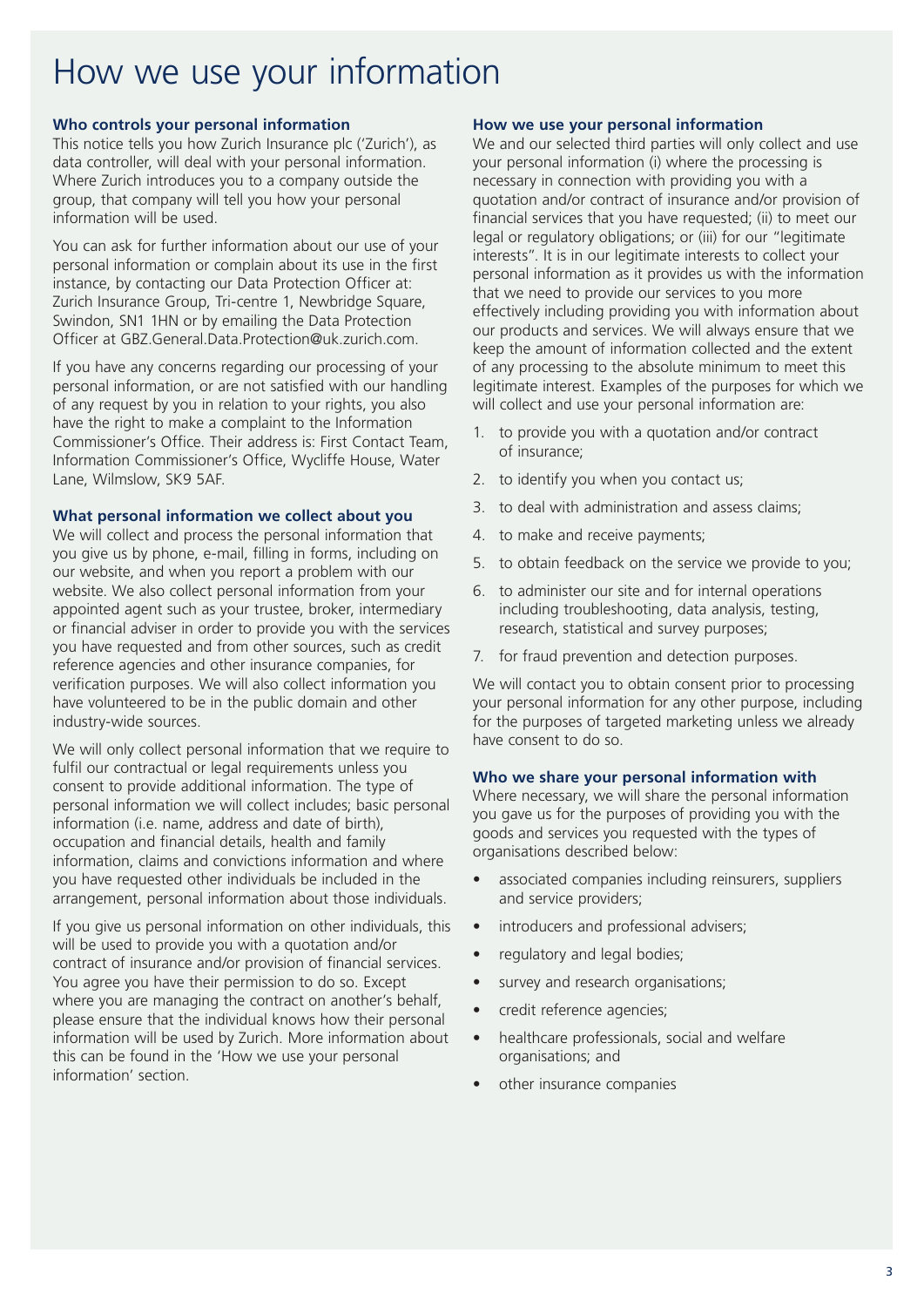Or, in order to meet our legal or regulatory requirements, with the types of organisations described below:

- regulatory and legal bodies;
- central government or local councils;
- law enforcement bodies, including investigators;
- credit reference agencies; and
- other insurance companies

#### **How we use your personal information for websites and email communications**

When you visit one of our websites we may collect information from you such as your email address or IP address. This helps us to track unique visits and monitor patterns of customer website traffic, such as who visits and why they visit.

We use cookies and/or pixel tags on some pages of our website. A cookie is a small text file sent to your computer. A pixel tag is an invisible tag placed on certain pages of our website but not on your computer. Pixel tags usually work together with cookies to assist us to provide you with a more tailored service. This allows us to monitor and improve our email communications and website. Useful information about cookies, including how to remove them, can be found on our websites.

#### **How we transfer your personal information to other countries**

Where we transfer your personal information to countries that are outside of the UK and the European Union (EU) we will ensure that it is protected and that the transfer is lawful. We will do this by ensuring that the personal information is given adequate safeguards by using 'standard contractual clauses' which have been adopted or approved by the UK and the EU, or other solutions that are in line with the requirements of European data protection laws.

A copy of our security measures for personal information transfers can be obtained from our Data Protection Officer at: Zurich Insurance Group, Tri-centre 1, Newbridge Square, Swindon, SN1 1HN, or by emailing the Data Protection Officer at GBZ.General.Data.Protection@uk.zurich.com.

#### **How long we keep your personal information for**

We will retain and process your personal information for as long as necessary to meet the purposes for which it was originally collected. These periods of time are subject to legal, tax and regulatory requirements or to enable us to manage our business.

#### **Your data protection rights**

You have a number of rights under the data protection laws, namely:

- to access your data (by way of a subject access request);
- to have your data rectified if it is inaccurate or incomplete;
- in certain circumstances, to have your data deleted or removed;
- in certain circumstances, to restrict the processing of your data;
- a right of data portability, namely to obtain and reuse your data for your own purposes across different services;
- to object to direct marketing;
- not to be subject to automated decision making (including profiling), where it produces a legal effect or a similarly significant effect on you;
- to claim compensation for damages caused by a breach of the data protection legislation.
- if we are processing your personal information with your consent, you have the right to withdraw your consent at any time.

We will, for the purposes of providing you with a contract of insurance, processing claims, reinsurance and targeted marketing, process your personal information by means of automated decision making and profiling where we have a legitimate interest or you have consented to this.

#### **What happens if you fail to provide your personal information to us**

If you do not provide us with your personal information, we will not be able to provide you with a contract or assess future claims for the service you have requested.

#### **Fraud prevention and detection**

In order to prevent and detect fraud we may at any time:

- check your personal data against counter fraud systems
- use your information to search against various publicly available and third party resources
- use industry fraud tools including undertaking credit searches and to review your claims history
- share information about you with other organisations including but not limited to the police, the Insurance Fraud Bureau (IFB), other insurers and other interested parties.

If you provide false or inaccurate information and fraud is identified, the matter will be investigated and appropriate action taken. This may result in your case being referred to the Insurance Fraud Enforcement Department (IFED) or other police forces and fraud prevention agencies. You may face fines or criminal prosecution. In addition, Zurich may register your name on the Insurance Fraud Register, an industry-wide fraud database.

#### **Claims history**

We may pass information relating to claims or potential claims to the Claims and Underwriting Exchange Register (CUE), where the data is controlled by the Motor Insurers' Bureau, and other relevant databases.

We and other insurers may search these databases when you apply for insurance, when claims or potential claims are notified to us or at time of renewal to validate your claims history or that of any other person or property likely to be involved in the policy or claim.

This helps to check information provided and prevent fraudulent claims.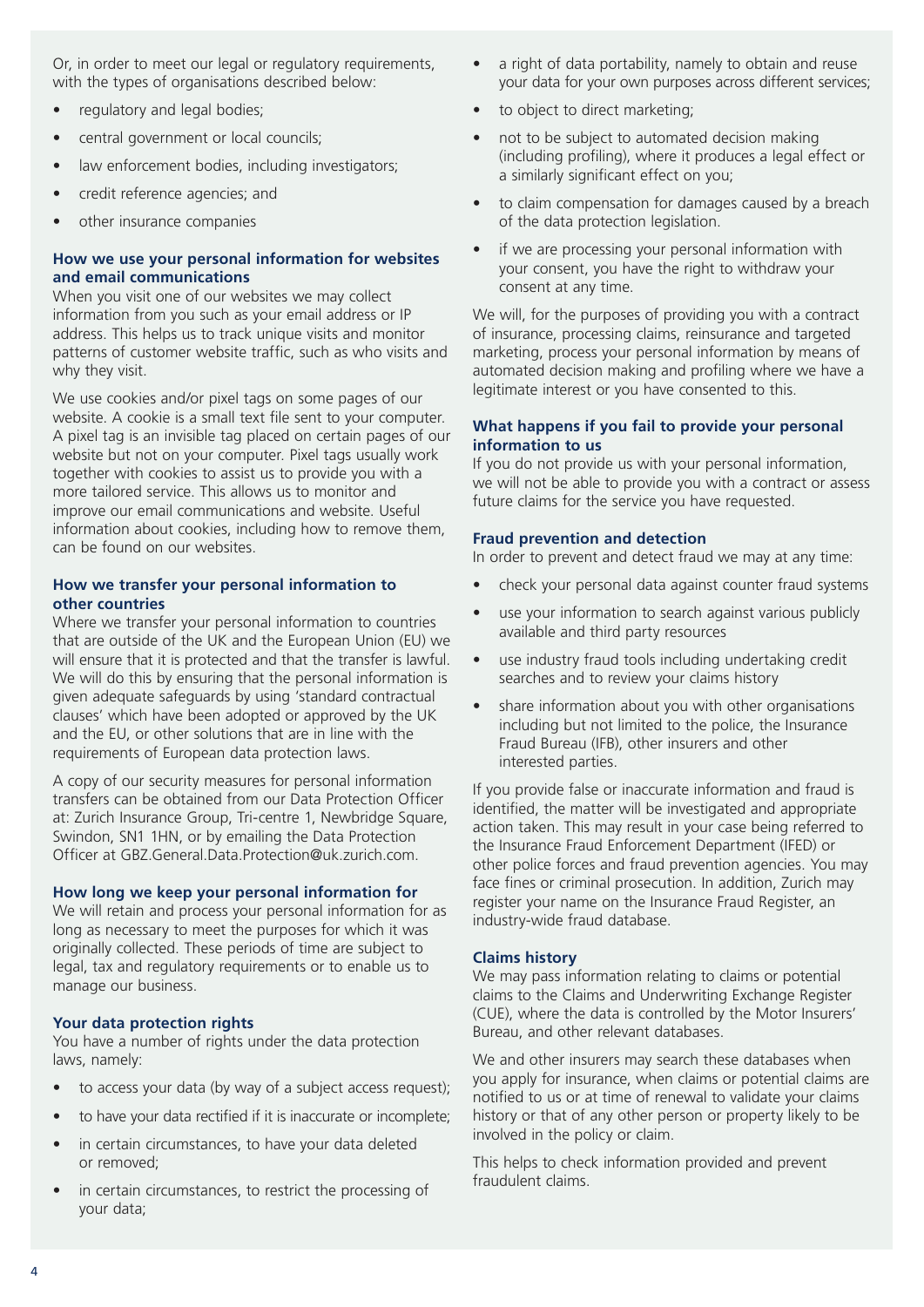### Your Tradesman personal tools policy

This policy is a contract between you and us.

This policy and any schedule, endorsement and certificate should be read as if they are one document.

We will insure you under those sections stated in the schedule during any period of insurance for which we have accepted your premium. Our liability will in no case exceed the amount of any sum insured or limit of liability stated in this policy, the schedule or any endorsement to this policy.

Any reference to the singular will include the plural and vice versa.

Any reference to any statute or statutory instrument will include any amendments thereto or re-enactment thereof.

Any heading in this policy is for ease of reference only and does not affect its interpretation.

#### **Law applicable to this contract**

In the UK the law allows both you and us to choose the law applicable to this contract. This contract will be subject to the relevant law of England and Wales, Scotland, Northern Ireland, the Isle of Man or the Channel Islands depending upon your address stated in the schedule. If there is any dispute as to which law applies it will be English law.

The parties agree to submit to the exclusive jurisdiction of the English courts.

This is a legal document and should be kept in a safe place.

Please read this policy and any schedule, endorsement and certificate carefully and if they do not meet your needs return them to us or your broker or insurance intermediary.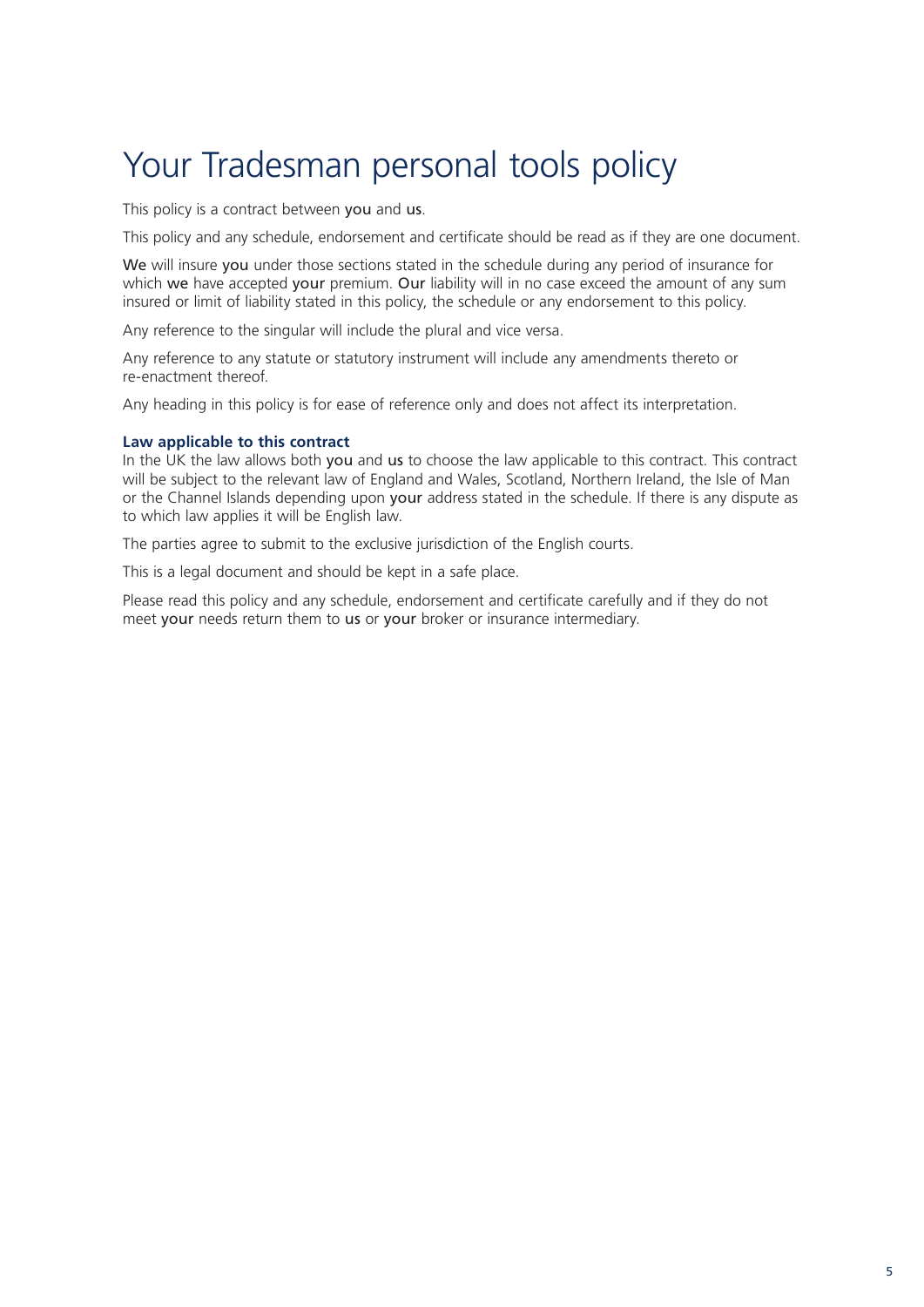## Meaning of words

Certain words in the policy have special meanings. These meanings are given below or defined at the beginning of the appropriate section of the policy. To help you identify these words in the policy we have printed them in bold throughout.

#### **Business**

The business shown in the schedule including:

- the provision and management of canteen, social, sports and welfare organisations for the benefit of your employees and first aid, fire and ambulance services
- maintenance of property and premises owned or occupied by you.

#### **Damage**

Loss or damage.

#### **Employee**

(Where a different meaning applies to an individual section of this policy, the appropriate definition will be shown within that section).

Any of the following people working for you in connection with your business:

- a) anyone who has entered into or works under a contract of service or apprenticeship with you
- b) any labour master, labour only subcontractor or anyone employed by them
- c) any self-employed person
- d) anyone who is engaged under a Work Experience scheme or similar scheme
- e) anyone who is hired or borrowed by you.

#### **Excess**

The amount stated in the schedule to this policy for which you are responsible and which will be deducted from any payment under this policy after all other terms and conditions have been applied.

#### **Nuclear installation**

Any installation of such class or description as may be prescribed by regulations made by the relevant Secretary of State from time to time by statutory instrument being an installation designed or adapted for:

- a) the production or use of atomic energy
- b) the carrying out of any process which is preparatory or ancillary to the production or use of atomic energy and which involves or is capable of causing the emission of ionising radiation
- c) the storage, processing or disposal of nuclear fuel or of bulk quantities of other radioactive matter being matter which has been produced or irradiated in the production or use of nuclear fuel.

#### **Nuclear reactor**

Any plant including any machinery, equipment or appliance whether affixed to land or not designed or adapted for the production of atomic energy by a fission process in which a controlled chain reaction can be maintained without an additional source of neutrons.

#### **Personal tools**

Powered and non-powered hand held tools of all types belonging to, held under a hire purchase agreement by, leased to or hired to you or your employee.

#### **We, us, our or ours**

Zurich Insurance plc.

#### **You, your, yours or yourselves**

The person, people (either acting in partnership or on behalf of an unincorporated organisation) or the company stated in the schedule as the insured.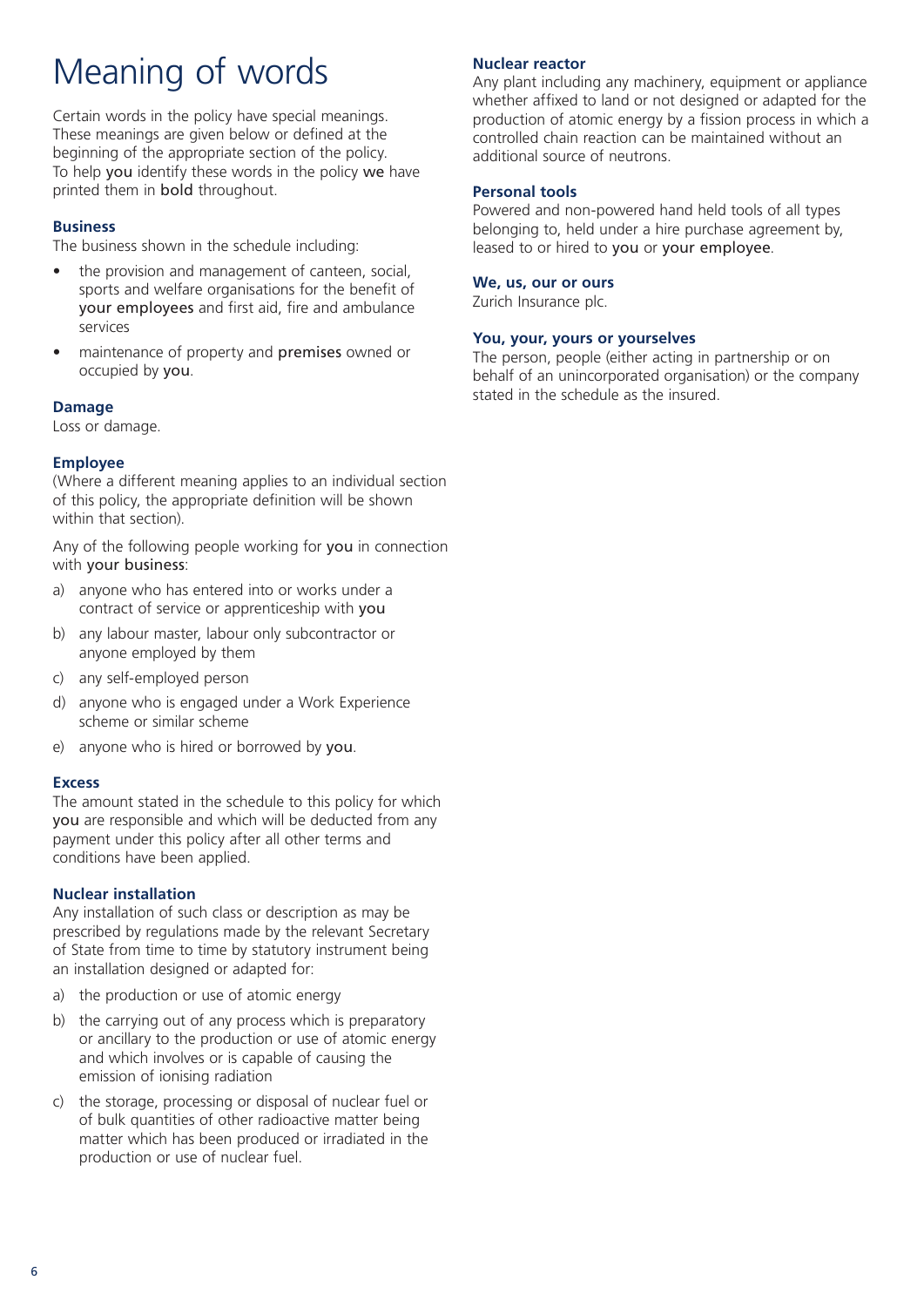### The Cover

#### **What is insured**

Damage to personal tools occurring whilst in your custody or control during the period of insurance within the European Union.

We will at our option indemnify you by payment, reinstatement, replacement or repair.

The most we will pay for any one item of personal tools is;

- 1. where the item is lost or damaged beyond economical repair the value to replace the item in a condition equal to but not better than its condition when new
- 2. where the item is repaired the amount required to return the item to a working condition substantially the same as immediately before the occurrence of loss or damage

less any discounts available to you or us.

### What is not insured

**Breakdown**

Damage to any tool caused by its own breakdown or explosion.

#### **Computer equipment**

Damage to computers tablets mobile phones or similar devices.

#### **Inventory losses**

Loss by disappearance or by shortage which is only discovered by a routine inventory or periodic stocktaking.

#### **Limit of liability**

The most we will pay for all claims made:

• for any one period of insurance in the case of **personal** tools is shown in the schedule against personal tools

Where any Limit of Liability has been reduced by the amount of a claim we will automatically reinstate it provided you agree to pay any additional premium required by us. Such additional premium will be disregarded for the purpose of any adjustment of premium under this policy.

#### **Security conditions**

We will not pay for loss of personal tools whilst unattended unless contained in:

- a vehicle provided that the doors of the vehicle are locked and all its windows and other openings are fully closed and properly fastened; or
- a locked building or locked storage unit.

### General conditions

In the following conditions the word you also includes any other person insured under the policy.

- 1 The policy, schedule, endorsements and any certificate(s) shall be read as though they were one document.
- 2 You will take all reasonable steps to protect the property, prevent accidents and comply with laws, bye laws or regulations and take reasonable care in the selection and supervision of employees.
- 3 You must notify us as soon as possible during the period of insurance if there is any change in circumstances or to the material facts previously disclosed by you to us or stated as material facts by us to you which increases the risk of accident, injury, loss, damage or liability.

Upon notification of any such change we will be entitled to vary the premium and terms for the rest of the period of insurance. If the changes make the risk unacceptable to us then we are under no obligation to agree to make them and may no longer be able to provide you with cover.

If you do not notify us of any such change we may exercise one or more of the options described in clauses c) i), ii) and iii) of General Condition 8 but only with effect from the date of the change in circumstances or material facts.

- 4 If you or anyone acting on your behalf:
	- a) makes a fraudulent or exaggerated claim under this policy; or
	- b) uses fraudulent means or devices including the submission of false or forged documents in support of a claim whether or not the claim is itself genuine; or
	- c) makes a false statement in support of a claim whether or not the claim is itself genuine; or
	- d) submits a claim under this policy for loss or damage which you or anyone acting on your behalf or in connivance with you deliberately caused; or
	- e) realises after submitting what you reasonably believed was a genuine claim under this policy and then fails to tell us that you have not suffered any loss or damage; or
	- f) suppresses information which you know would otherwise enable us to refuse to pay a claim under this policy

we will be entitled to refuse to pay the whole of the claim and recover any sums that we have already paid in respect of the claim.

We may also notify you that we will be treating this policy as having terminated with effect from the date of any of the acts or omissions set out in clauses a) to f) of this condition.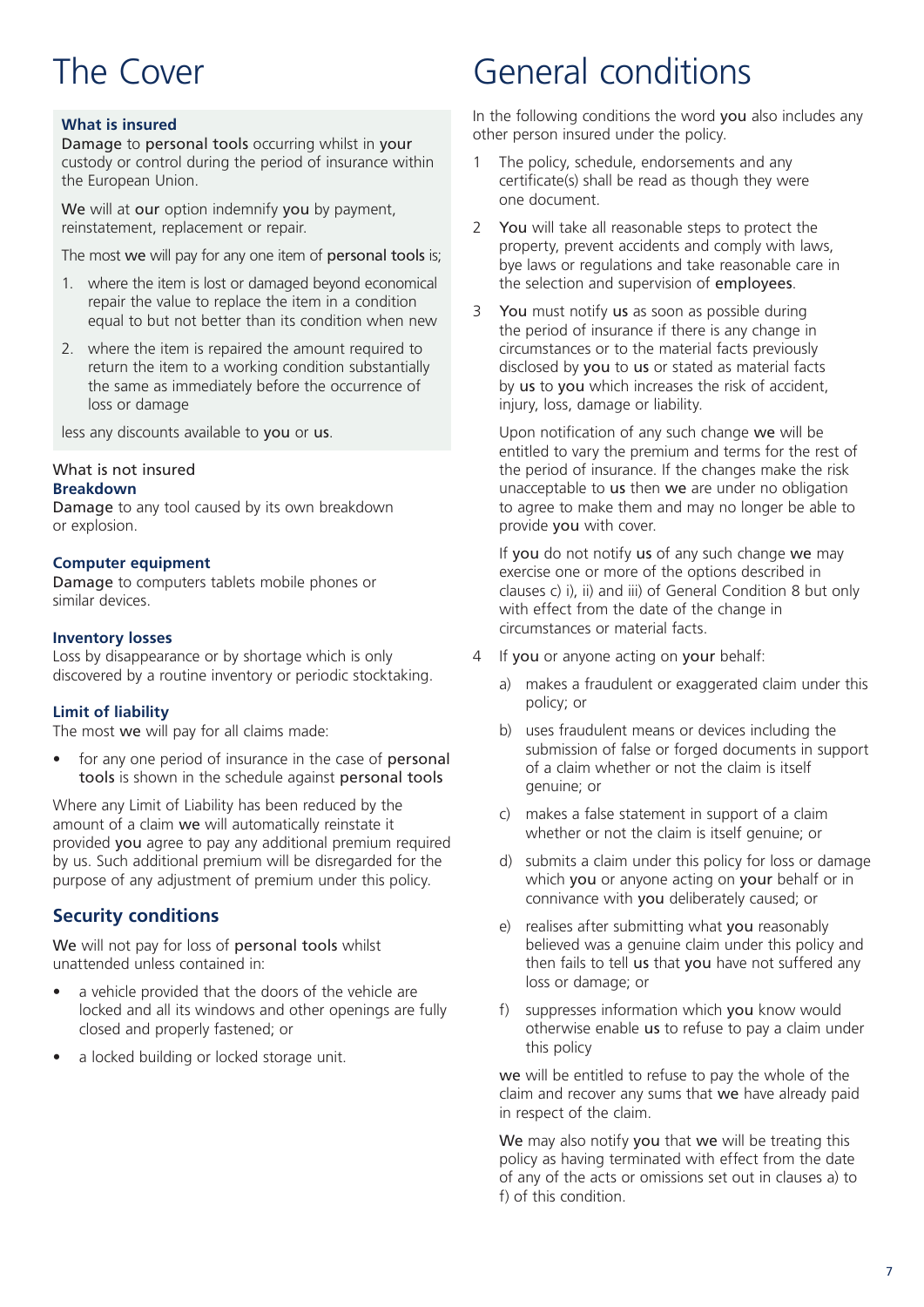If we terminate this policy under this condition you will have no cover under this policy from the date of termination and not be entitled to any refund of premium.

If any fraud is perpetrated by or on behalf of an insured person and not on behalf of you this condition should be read as if it applies only to that insured person's claim and references to this policy should be read as if they were references to the cover effected for that person alone and not to the policy as a whole.

- 5 We have the right to cancel this policy, or any section or part of it, by giving 30 days notice in writing by special delivery mail to your last known address.
- 6 If we admit liability for a claim but there is a dispute as to the amount to be paid, the dispute will be referred to an arbitrator. The arbitrator will be appointed jointly by you and us in accordance with the law at the time. You may not take legal action against us over the dispute before the arbitrator has reached a decision.
- 7 This policy will come to an end immediately if your organisation ceases to exist or if you die where you are an individual except that your executors or personal administrators will be entitled to benefit from any cover until your estate has been administered.
- 8 a) At inception and renewal of this policy and also whenever changes are made to it at your request you must:
	- i) disclose to us all material facts in a clear and accessible manner; and
	- ii) not misrepresent any material facts.
	- b) If you do not comply with clause a) of this condition we may:
		- i) avoid this policy which means that we will treat it as if it had never existed and refuse all claims where any non-disclosure or misrepresentation by you is proven by us to be deliberate or reckless in which case we will not return the premium paid by you; and
		- ii) recover from you any amount we have already paid for any claims including costs or expenses we have incurred.
	- c) If you do not comply with clause a) of this condition and the non-disclosure or misrepresentation is not deliberate or reckless this policy may be affected in one or more of the following ways depending on what we would have done if we had known about the facts which you failed to disclose or misrepresented:
		- i) if we would not have provided you with any cover we will have the option to:
			- 1) avoid the policy which means that we will treat it as if it had never existed and repay the premium paid; and
			- 2) recover from you any amount we have already paid for any claims including costs or expenses we have incurred
- ii) if we would have applied different terms to the cover we will have the option to treat this policy as if those different terms apply. We may recover any payments made by us on claims which have already been paid to the extent that such claims would not have been payable had such additional terms been applied
- iii) if we would have charged you a higher premium for providing the cover we will charge you the additional premium which you must pay in full.
- d) Where this policy provides cover for any person other than you and that person would if they had taken out such cover in their own name have done so for purposes wholly or mainly unconnected with their trade, business or profession we will not invoke the remedies which might otherwise have been available to us under this condition if the failure to make a fair presentation of the risk concerns only facts or information which relate to a particular insured person other than you.

Provided always that if the person concerned or you acting on their behalf makes a careless misrepresentation of fact we may invoke the remedies available to us under this condition as against that particular person as if a separate insurance contract had been issued to them leaving the remainder of the policy unaffected.

- 9 Where we refer in the policy to the payment of premiums this shall include payment by monthly instalments. If you pay by this method the policy remains an annual contract. The date of payment and the amount of the instalment are governed by the terms of the credit agreement. If an instalment is not received by the due date then, subject to the terms of the Consumer Credit Act 1974 (if it applies), the credit agreement and the policy will be cancelled immediately.
- 10 You must tell us immediately any building or part of any building insured by this policy becomes unoccupied and pay an additional premium if required. We shall have the right to change the terms and conditions of the policy and you must action any risk improvement measures that we may require.
- 11 Notwithstanding any other terms of this policy we will be deemed not to provide cover nor will we make any payment or provide any service or benefit to you or any other party to the extent that such cover, payment, service or benefit would violate any applicable trade or economic sanctions law or regulation.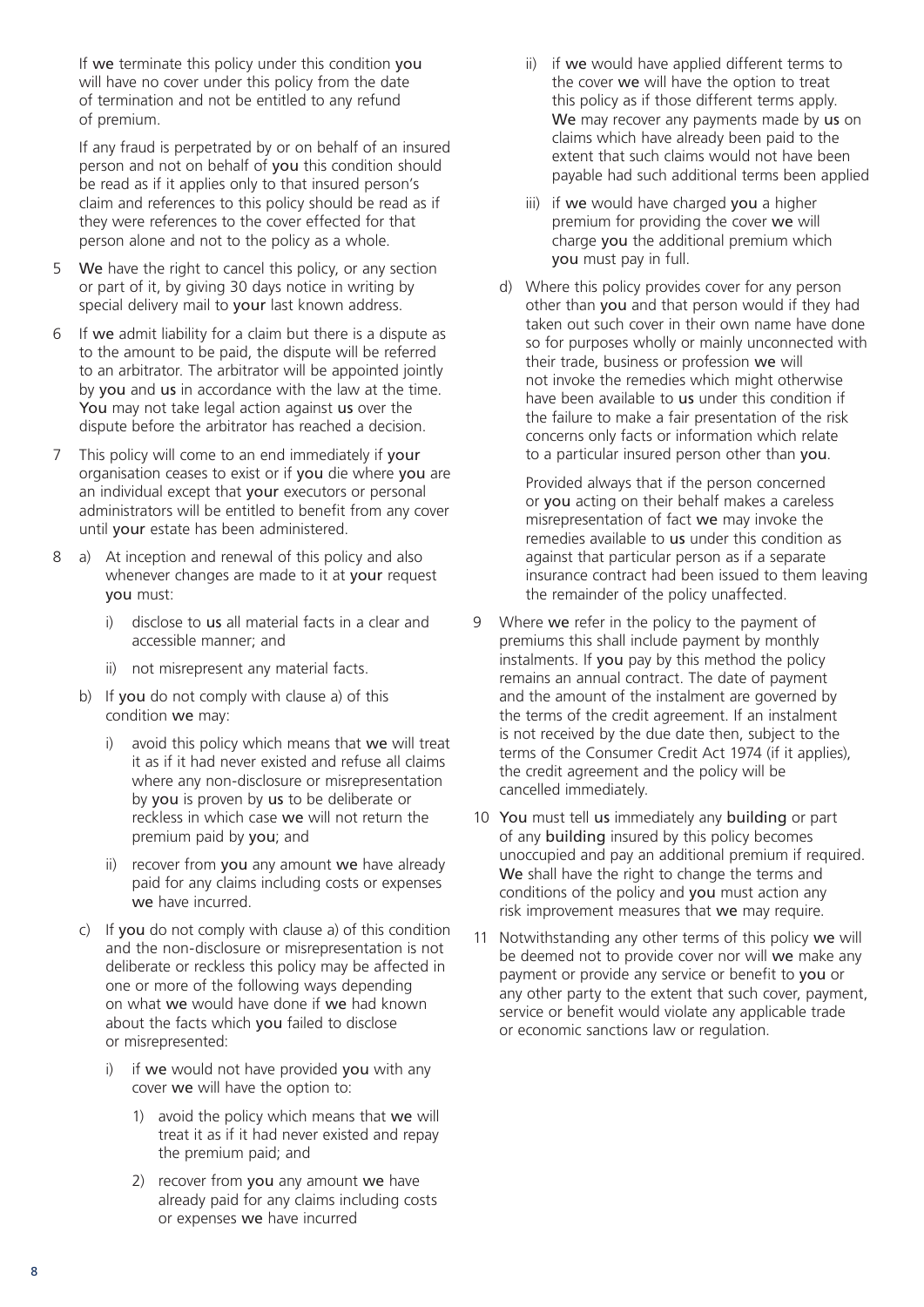### Claims conditions

- 1. Upon learning of any circumstances likely to give rise to a claim you must:
	- tell us as soon as is reasonably possible and give us all the assistance we may reasonably require
	- as soon as is reasonably possible, tell the Police if the damage is by theft or attempted theft or by riot or civil, labour or political disturbances or vandals or malicious people as well as taking all practical steps to discover the identity of the guilty person or persons and to trace and recover any missing property
	- immediately send to us unacknowledged any writ or summons issued against you
	- supply, at your own expense, full details of the claim in writing including any supporting evidence and information that we require within the following periods:
		- i) 7 days for **damage** by riot or civil, labour or political disturbances or vandals or malicious people
		- ii) 30 days after the expiry of the maximum indemnity period under any business interruption section of this policy
		- iii) 30 days after any other **damage**, interruption or bodily injury, illness, disease or death
	- take action to minimise the **damage** and to avoid interruption or interference with the business and to prevent further injury or damage
	- preserve any damaged or defective property which might prove necessary as evidence for examination by us or our representatives.
- 2. We shall have the right to settle a claim by:
	- the payment of money
	- reinstatement or replacement of the property lost or damaged
	- repair of the property lost or damaged.

If we decide to settle a claim by reinstatement, replacement or repair of property insured by this policy we shall do so in a reasonable manner but not necessarily to its exact previous condition or appearance.

We shall not spend on one item more than its sum insured.

We shall not be responsible for temporary repairs carried out without our consent (unless such temporary repairs are carried out under the Expediting Repairs extension to any Contract Works and Plant Insurance section of this policy) or any consequences nor for the cost of any alterations additions improvements or overhauls carried out on the occasion of a repair.

Where damage is confined to a part of an item of property insured by this policy we shall be liable only for the value of that part plus the cost of any necessary dismantling and erection for which you are responsible.

You shall not be entitled to abandon any property to us whether taken into possession by us or not.

- 3. We shall have the right to the salvage of any property insured.
- 4. You must not admit, deny, negotiate or settle any claim without our written consent.
- 5. If at the time of the claim there is any other policy covering the same property or occurrences insured by this policy we will be liable only for our proportionate share. If any such other policy has a provision preventing it from contributing in like manner then our share of the claim shall be limited to the proportion that the sum insured bears to the value of the property insured.
- 6. We are entitled to:
	- take the benefit of your rights against another person before or after we have paid a claim
	- take over the defence or settlement of a claim against you by another person.

We will not take the benefit of your rights against any company standing in the relationship of parent to subsidiary or of subsidiary to parent to you or any company which is a subsidiary to your own parent company (in each case as defined in the Companies Act or Companies (NI) Order current at the time the damage occurred or the liability was incurred).

- 7. We have the right to enter the building where the damage has happened and to take and keep any of the property insured and deal with salvage in a reasonable manner.
- 8. If a dispute under a construction contract defined in the Housing Grant, Construction and Regeneration Act 1995 is being referred to adjudication under the procedures of the Act and may involve us in a payment under this policy, then you must:
	- tell us immediately you become aware of the referral
	- forward to us immediately upon receipt all relevant documents in connection with the dispute.

We will only be responsible for damages and costs that become payable by you.

You must not waive under contract or otherwise any rights of appeal against the decision given by the adjudicator. If you do not comply with this we will not pay the damages or costs for which you are held responsible to pay.

If we successfully appeal against a decision and we:

- are allowed a full or partial recovery, and
- have not received the amount involved from any source after a period of six months from the date of the decision

we reserve the right to recover the amount from you.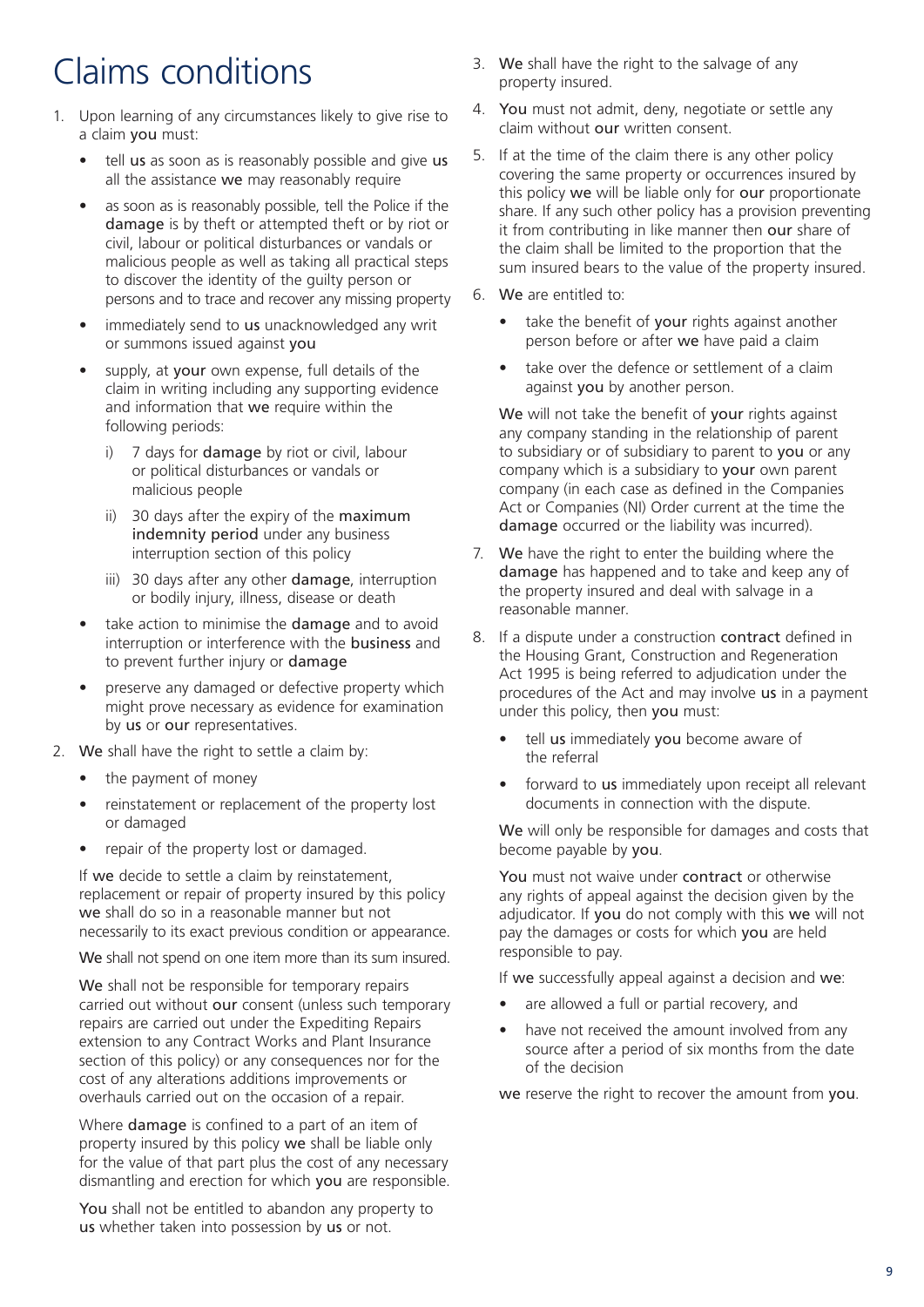### General exclusions

This policy does not cover:

- 1. death, injury, disablement or loss or damage to any property or any loss or expense resulting or arising therefrom or any consequential loss or any legal liability of whatsoever nature directly or indirectly caused by or contributed to by or arising from:
	- a) ionising radiations from or contamination by radioactivity from any nuclear fuel or from any nuclear waste or from the combustion of nuclear fuel
	- b) the radioactive, toxic, explosive or other hazardous or contaminating properties of any nuclear installation, nuclear reactor or other nuclear assembly or nuclear component thereof
	- c) any weapon employing atomic or nuclear fission and/or fusion or other like reaction or radioactive force or matter
	- d) the radioactive, toxic, explosive or other hazardous or contaminating properties of any radioactive matter but this exclusion d) will not apply to radioactive isotopes other than nuclear fuel when such isotopes are being prepared, carried, stored or used for commercial, agricultural, medical, scientific or other peaceful purposes
	- e) i) war, invasion, act of foreign enemy, hostilities whether war be declared or not, civil war, rebellion, revolution, insurrection, military or usurped power
		- ii) nationalisation, confiscation, requisition, seizure or destruction by any government or public authority
	- f) pressure waves caused by aircraft and other aerial devices travelling at sonic or supersonic speeds.
- 2 damage to any electrical plant or appliance caused by its own:
	- i) over running
	- ii) short circuiting
	- iii) excessive pressure
	- iv) self heating.

This exclusion shall not apply where fire spreads to cause damage to other plant or appliances or other property insured.

- 3 i) loss, destruction or damage
	- ii) consequential loss, additional expenditure or extra expenses
	- iii) legal liability
	- iv) other fees, costs disbursements, awards or other expenses
	- of whatsoever nature

directly or indirectly caused by or contributed to by or consisting of or arising in whole or in part from:

- a) the way in which any DATA PROCESSING SYSTEM responds to or deals with or fails to respond to or fails to deal with any true calendar date
- b) any DATA PROCESSING SYSTEM responding to or dealing in any way with
	- i) any data denoting a calendar date or dates as if such data did not denote a calendar date or dates
	- ii) any data not denoting a calendar date or dates as if such data denoted a calendar date or dates

whether such DATA PROCESSING SYSTEM is your property or not

but this shall not exclude subsequent loss destruction or damage or consequential loss, additional expenditure or extra expenses (not otherwise excluded) which itself results from a DEFINED PERIL otherwise covered by this policy.

For the purpose of this Exclusion, the following special meanings shall apply:

'DATA PROCESSING SYSTEM' shall mean any computer or data processing equipment or media or microchip or integrated circuit or any similar device or any computer software or computer firmware.

'DEFINED PERILS' shall mean fire, lightning, explosion, aircraft or other aerial devices or articles dropped from them, riot, civil commotion, strikers, locked out workers, persons taking part in labour disturbances, malicious persons, theft or attempted theft, earthquake, subterranean fire, storm, tempest, flood, escape of water from any tank apparatus or pipe. Impact by any vehicle or by goods falling from them or animal.

- 4 i) damage to any computer or other equipment or component or system or item which processes stores transmits retrieves or receives date or any part thereof whether tangible or intangible (including but without limitation any information or programs or software) and whether the property is insured or not where such damage is caused by Virus or Similar Mechanism, or Hacking, or Denial of Service Attack.
	- ii) consequential loss directly or indirectly caused by or arising from Virus or Similar Mechanism or Hacking or Denial of Service Attack.

But this shall not exclude damage or consequential loss which results from a Defined Peril (including the acts of thieves but excluding the acts of malicious persons which do not involve physical force or violence)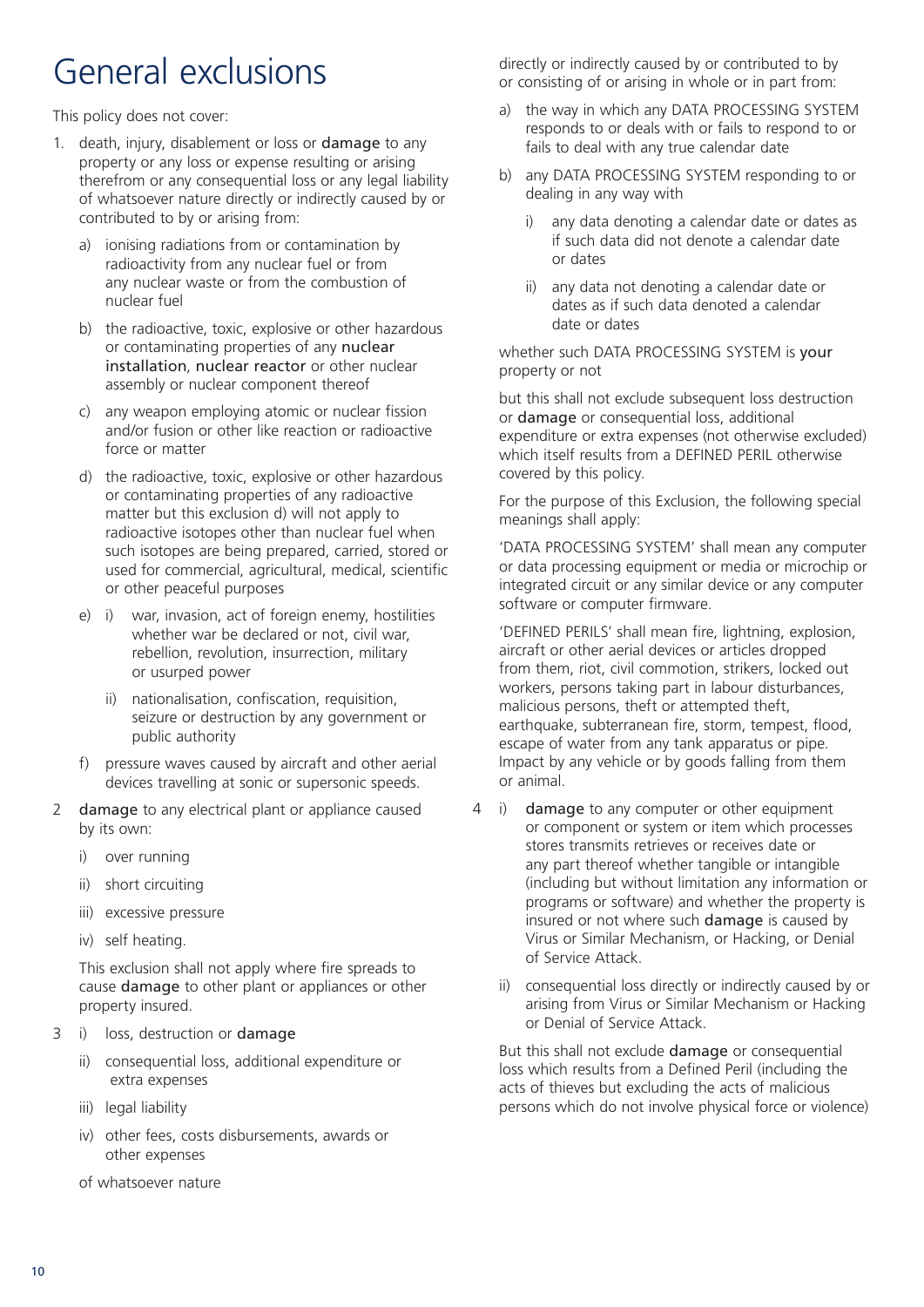For the purpose of this Exclusion the following special meanings shall apply:

"Virus or Similar Mechanism" shall mean program code programming instruction or any set of instructions intentionally constructed with the ability to damage interfere with or otherwise adversely affect computer programs data files or operations whether involving self-replication or not. The definition of Virus or Similar Mechanism includes but is not limited to trojan horses, worms and logic bombs.

"Hacking" shall mean unauthorised access to any computer or other equipment or component or system or item which processes stores transmits retrieves or receives data whether the property of the Insured or not.

"Denial of Service Attack" shall mean means any actions or instructions constructed or generated with the ability to damage interfere with or otherwise affect the availability of networks network services network connectivity or information systems. Denial of Service Attacks include but are not limited to the generation of excess traffic into network addresses the exploitation of system or network weaknesses and the generation of excess or non-genuine traffic between and amongst networks.

- 5 damage or consequential loss occasioned by or happening through or in consequence directly or indirectly of riot or civil commotion in Northern Ireland.
- 6 loss, damage, consequential loss, cost or expense directly or indirectly caused by, contributed to by, resulting from or arising out of or in connection with:
	- a) any act or preparation in respect of action or threat of action designed to influence the government de jure or de facto of any nation or any political division thereof or in pursuit of political, religious, ideological or similar purposes to intimidate the public or a section of the public of any nation by any organisation(s) or government(s) de jure or de facto and which:
		- i) involves violence against one or more persons
		- ii) involves damage to property
		- iii) endangers life other than that of the person committing the act
		- iv) creates a risk to health or safety of the public or a section of the public
		- v) is designed to interfere with or to disrupt an electronic system
	- b) any action in controlling, preventing, suppressing, retaliating against or responding to any act or preparation in respect of action or threat of action as described in a) above.

In any action or suit or other proceedings where we allege that by reason of this exclusion cover is not provided by this section of the policy the burden of proving that cover is provided under this section will be upon you.

### Our complaints procedure

#### **Our commitment to customer service**

We are committed to providing a high level of customer service. If you feel we have not delivered this, we would welcome the opportunity to put things right for you.

#### **Who to contact in the first instance**

Many concerns can be resolved straight away. Therefore in the first instance, please get in touch with your usual contact at Zurich or your broker or insurance intermediary, as they will generally be able to provide you with a prompt response to your satisfaction.

Contact details will be provided on correspondence that we or our representatives have sent you.

#### **Many complaints can be resolved within a few days of receipt**

If we can resolve your complaint to your satisfaction within the first few days of receipt, we will do so. Otherwise, we will keep you updated with progress and will provide you with our decision as quickly as possible.

#### **Next steps if you are still unhappy**

If you are not happy with the outcome of your complaint, you may be able to ask the Financial Ombudsman Service to review your case.

We will let you know if we believe the ombudsman service can consider your complaint when we provide you with our decision. The service they provide is free and impartial, but you would need to contact them within 6 months of the date of our decision.

More information about the ombudsman and the type of complaints they can review is available via their website www.financial-ombudsman.org.uk.

You can also contact them as follows:

- Post: Financial Ombudsman Service, Exchange Tower, London, E14 9SR
- Telephone: 08000 234567 (free on mobile phones and landlines)
- Email: complaint.info@financial-ombudsman.org.uk

If the Financial Ombudsman Service is unable to consider your complaint, you may wish to obtain advice from the Citizens Advice Bureau or seek legal advice.

#### **The Financial Services Compensation Scheme (FSCS)**

We are covered by the Financial Services Compensation Scheme (FSCS) which means that you may be entitled to compensation if we are unable to meet our obligations to you. Further information is available on www.fscs.org.uk or by contacting the FSCS directly on 0800 678 1100.